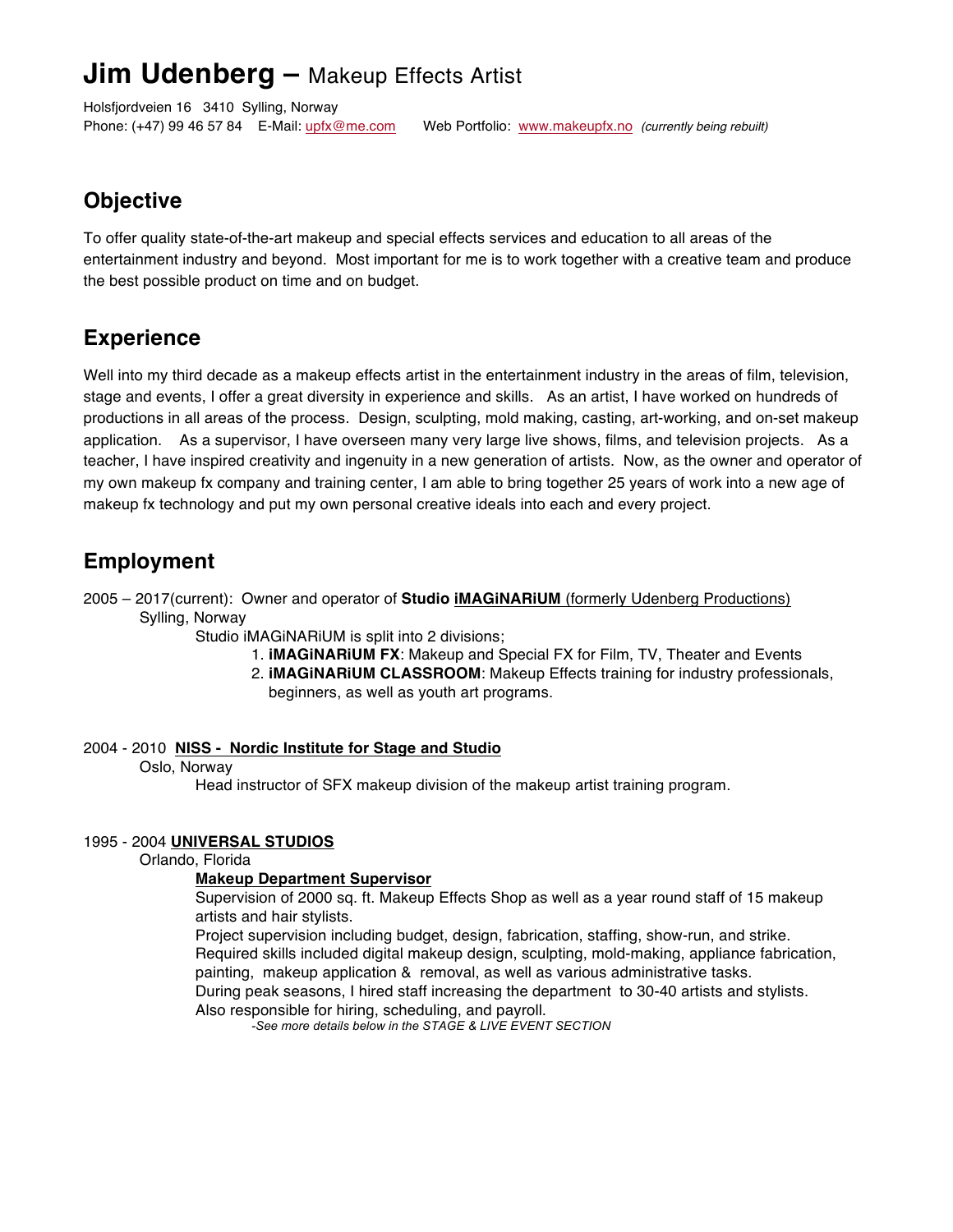2017 **THE TITAN** (Feature) UK Prosthetic Makeup Artist (for Millennium FX, UK) 2016 **KONGENS NEI** (Feature) Norway Makeup FX design and application 2016 **GILBERTS GRUSSOME HEVN** (Feature) Norway Prosthetics design 2016 **SNEKKER ANDERSEN og JULENISSEN** (Feature) Norway - Makeup FX design 2014 **DEAD SNOW: Red vs Dead** (Feature) Norway SFX Workshop Coordinator - Props 2014 **KRAFTIDIOTEN** (Feature) Norway Makeup FX Designor and SFX technician 2013 **GÅTEN RAGNAROK** (Feature) Norway Special FX Designer, Sculptor and Technician 2012 **90 Minuter** (Feature) Norway International Title: *90 MINUTES* Special FX technician 2011 **HODEJEGERNE** (Feature) Norway International Title: HEADHUNTERS Special FX technician 2011 **HJELP! Vi ER I FILMBRANSJEN** (Feature) Norway Makeup FX Supervisor 2010 **FRITT VILT III** (Feature) Norway International Title: COLD PREY III Prosthetic Makeup Designer 2010 **PROWL** (Feature) USA Creature Effects Designer 2010 **VARG VEUM: SKRIFTEN PÅ VEGGEN** (Feature) Norway Prosthetic Makeup Designer 2010 **TOMME TØNNER** (Feature) Norway Makeup Effects Design and Application 2010 **EN GANSKE SNILL MAN** (Feature) Oslo, Norway International Title: A SOMEWHAT GENTLE MAN Makeup Effects Design and Application 2009 **JULENATT I BLÅFJEL** (Feature) Oslo, Norway International Title: MAGIC SILVER Makeup Effects Design and Application 2009 **KNERTEN** (Feature) Norway Foam Technician 2009 **ENGELEN** (Feature) Oslo, Norway International Title: THE ANGEL Makeup Effects Design and Application 2008 **DARK FLOORS** (Feature) Solar Films, Finland Makeup Effects Designer 2008 **ROVDYR** - (Feature) Norway International title: MANHUNT Makeup Effects consultant 2006 **UTKANT** (short film) Makeup Effects Supervisor 2005 **LIMBO** (short film) Makeup Effects Supervisor 1996 **KRAW-THE INVENTOR** (Short Film) Makeup Effects Designer 1994 **DREAM SCRIPT** (Short Film) Makeup Effects 1994 **NEW YEARS GRIEVE (**Independent) Makeup Artist

### **Film Television**

2017 **ELVEN** (TV3 Norway) Prosthetic Body Parts 2016 **SENKVELD med THOMAS og HARALD** (TV2 Norway) Prosthetic Makeup Designer 2016 **MANIAC** (TV3 Norway) Prosthetics Designer 2012 **ASBJØRN BREKKE SHOW** (TV-NORGE) Norway Makeup Effects Artist for Espen Eckbo: Multiple Characters 2012 **TORSDAGS KVELD fra NYDALEN** (TV2) Norway Makeup Effects Artist 2010 **DAG** (TV2) Norway Makeup Effects Artist for Atle Antonsen (one episode) 2009 **ORMEN I SELJORDSVANNET** (NRK) Oslo, Norway Creature Effects Design and Fabrication 2008 **CALCICHEW** (Commercial) Helsinki, Finland 5 stage Aging Makeup Effects design and application 2007 **LORDI: HARD ROCK HALLELUJAH** (music video) Makeup Effects design, and fabrication (Solar Films, Helsinki, Finland) 2006 **VALEN OG DE** (TV Norge) Kristian Valen Special Makeup Effects design, fabrication, and application 2001 **THE KRONENBERG CHRONICLES** - (Pilot) Director: John Landis Creature Effects Supervisor 1996 **MORTAL KOMBAT: KONQUEST** (Television) 2nd unit Special Makeup Effects Artist 1996 **TODAY SHOW** (NBC television) Prosthetic makeup demonstration & interview with Katie Curic 1996 **WHAT ABOUT IT?** (Regional Television) Prosthetic makeup demonstration and interview 1994/95 **SEAQUEST DSV** (NBC TV / Amblin Entertainment) Airbrush and Prosthetic Makeup Artist (seasons 2 & 3)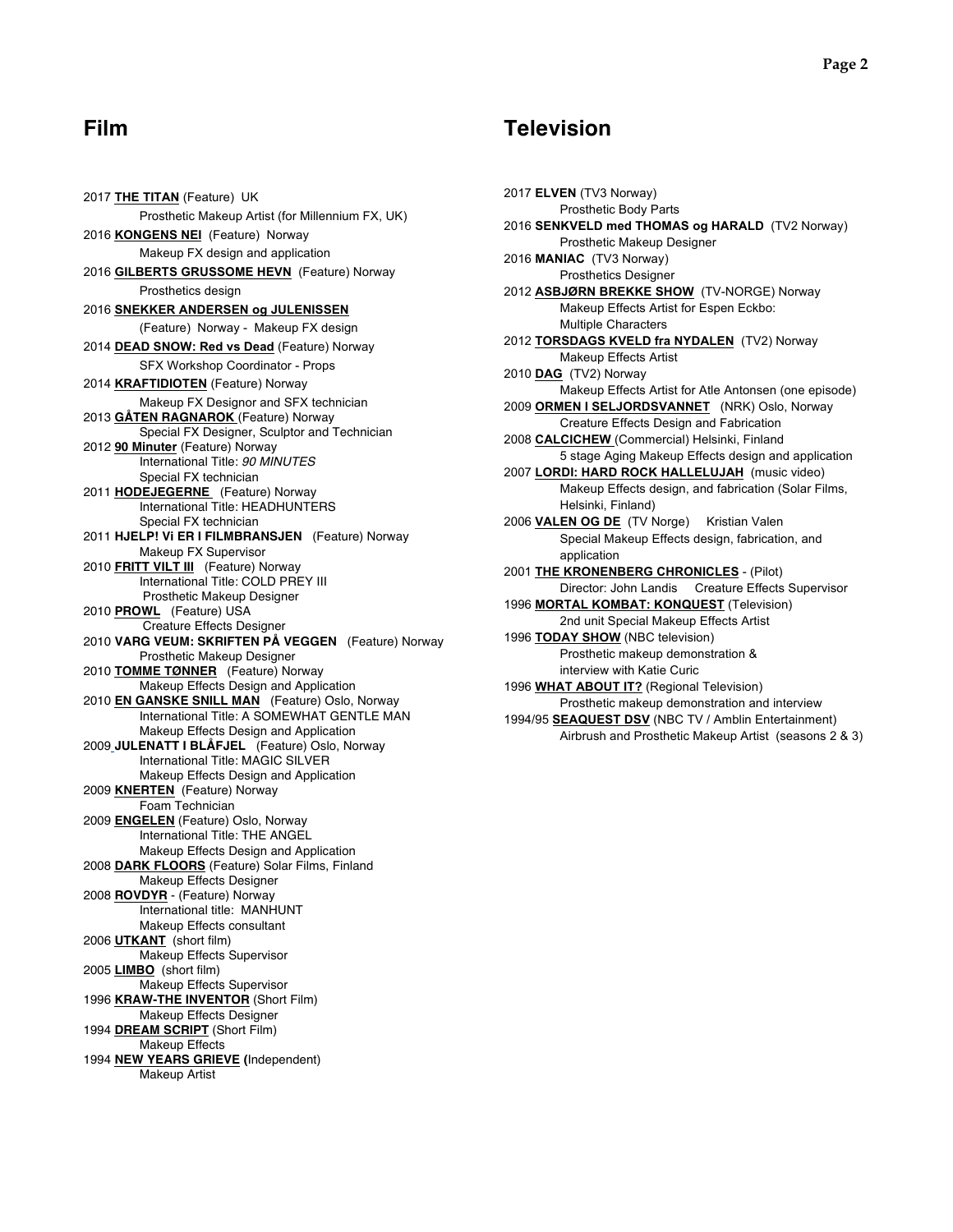### **Stage & Live Events**

#### 2015-2017 **HAKKEBAKKESKOGEN**

(Kristiansand Dyreparken, Norway) Character Prosthetic Designer

2014 **BEAUTY and the BEAST** (Christiania Teater Oslo, Norway) Makeup Designer Prosthetics Designer

#### 2005-2012 **KRISTIAN AND FRA HERLILAND**

Kristiansand Dyreparken, Norway Character design and animal style latex appliances for annual summer show.

#### 1995-2004 **UNIVERSAL STUDIOS** - Orlando, Florida

As supervisor of the Makeup Department, I oversaw countless live shows, and special events for nearly 10 years.

#### **HALLOWEEN HORROR NIGHTS IV-XIII**

Massive annual Halloween event. As Supervisor of the makeup department I oversaw the transformation of up to 600 performers each night of the event running the entire month of October. Multiple haunted mazes, hundreds of street performers as well as the annual **BILL & TED´S EXCELLENT HALLOWEEN** 

**ADVENTURE.** Also integral in the design and creation of each year´s iconic character used in all television and print campaigns.

#### **GRINCHMAS** (2000, ´01, ´02, ´03)

Universal Studios Islands of Adventure featured this live stage version of the famous Dr. Seuss story based upon the film. Running the month of December, the show required hundreds of custom facial prosthetics and hairpieces all fabricated in our makeup fx shop. I supervised the pre-production, starting in June, simultaneously along side each years Halloween Horror Nights work and hired and scheduled the makeup staff for the run of the show.

Designer and Artist for the following live shows... **Beetlejuice´s Rock & Roll Graveyard Revue A Day in the Park with Barney T23D: (Terminator 2: 3D) The Gory, Gruesome and Grotesque Horror Makeup Show The 8th Voyage of Sindbad Universal Studio´s Mardi Gras Parade Marvel Comics Superhero Show**

Designer and Artist for multiple look-a-like characters.

1998 **N'SYNC WORLD TOUR** - For Blue Whale Studios Fabrication of 15 ft. puppet for the groups 1999 tour.

1999 **BEATRICE & MILDRED** - For Blue Whale Studios Assistant sculptor and application of prosthetics makeup transforming a 24 year old man into a 60-ish year old Woman for numerous live events.

1997 **THE WIZARD OF OZ** - Wiz Kid Productions Makeup Designer

- 1996 **QUILLS** Theater Downtown, Orlando Makeup Fx Designer
- 1993 **LA TRAVIATA** Orlando Opera Makeup Artist

### **Education**

- 1989 1992 **UNIVERSITY OF MINNESOTA: DULUTH** Duluth, Minnesota, USA Photography, Illustration, Stage Makeup
- 1993-1994 **JOE BLASCO MAKE-UP CENTER** Orlando Makeup Artist Training Program Finished top of class with "*Best Makeup*" award Advanced Prosthetics Program
- 1997 **MAKEUP DESIGNORY**

Los Angeles, California Bald Cap Seminar with Ed French

**IMATS** by Makeup Artist Magazine I have attended numerous seminars and lectures at the *International Makeup Artist Trade Shows* in both Los Angeles and London.

### **Awards & Honors**

- 2004 **CARL LAEMMLE AWARD** Universal Studios In 2004, for my time as Supervisor of the Universal Studios Makeup Department, I received the **Carl Laemmle Award** for my nearly 10 years of "*exceptional contributions to the entertainment department*"
- 2006 **IN THE SPOTLIGHT** Makeup Artist Magazine Winner of the In the Spotlight contest for my Prosthetic makeup entry. Featured in full page article.